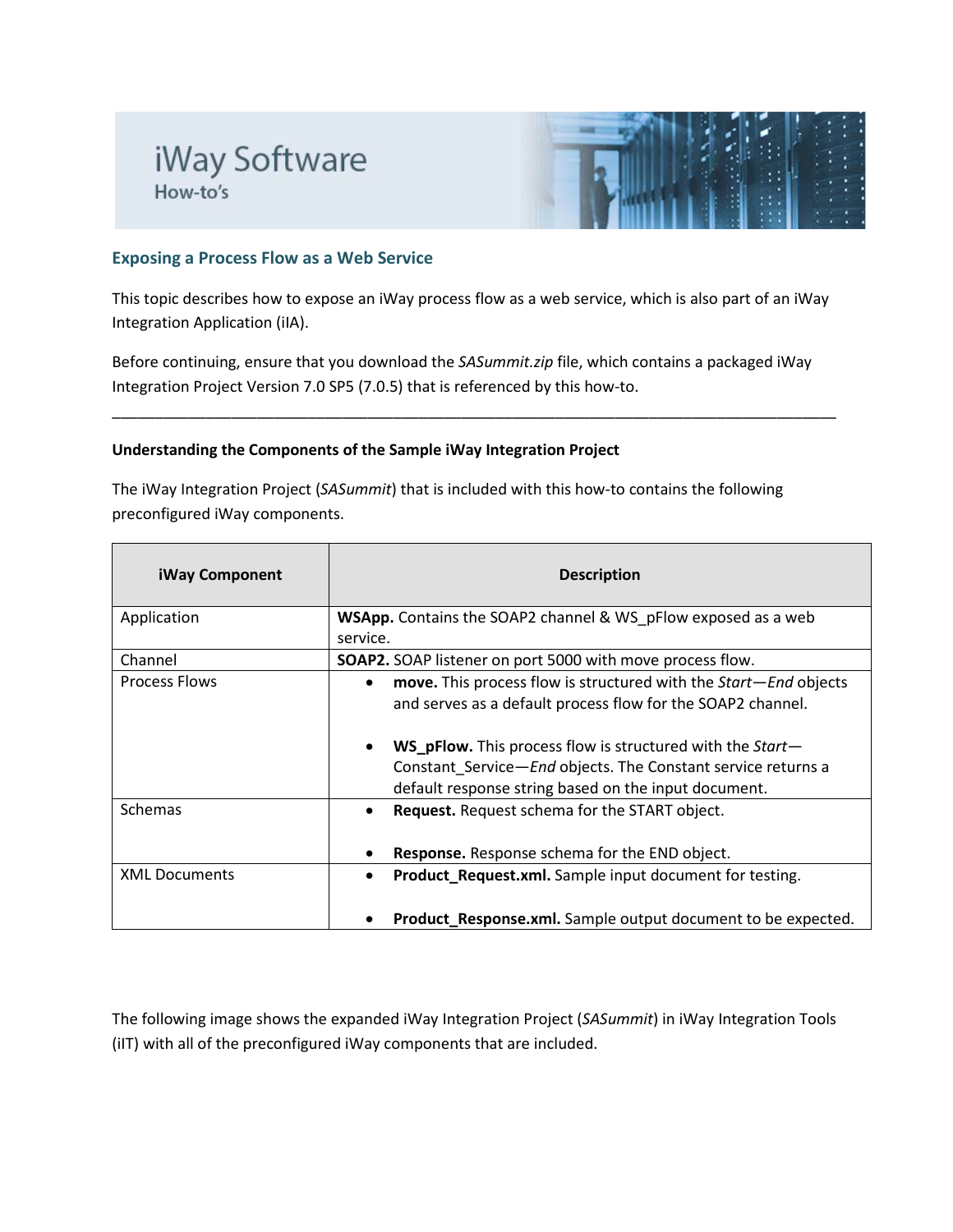

# **Installing and Deploying the iWay Integration Application (WSApp)**

- 1. Open iWay Integration Tools (iIT) Version 7.0.5 and import the *SASummit.zip* file as an existing iWay Integration Project into the workspace.
- 2. Review the components of the project.
- 3. The provided iWay Integration Application (iIA), *WSApp*, can be published to the iWay Service Manager (iSM) runtime as is or you can build your own application following the instructions in the next section (*Exposing the Process Flow as a Web Service in an iWay Integration Application*).
- 4. Publish *WSApp* to iSM.
- 5. Connect to the iSM Administration Console.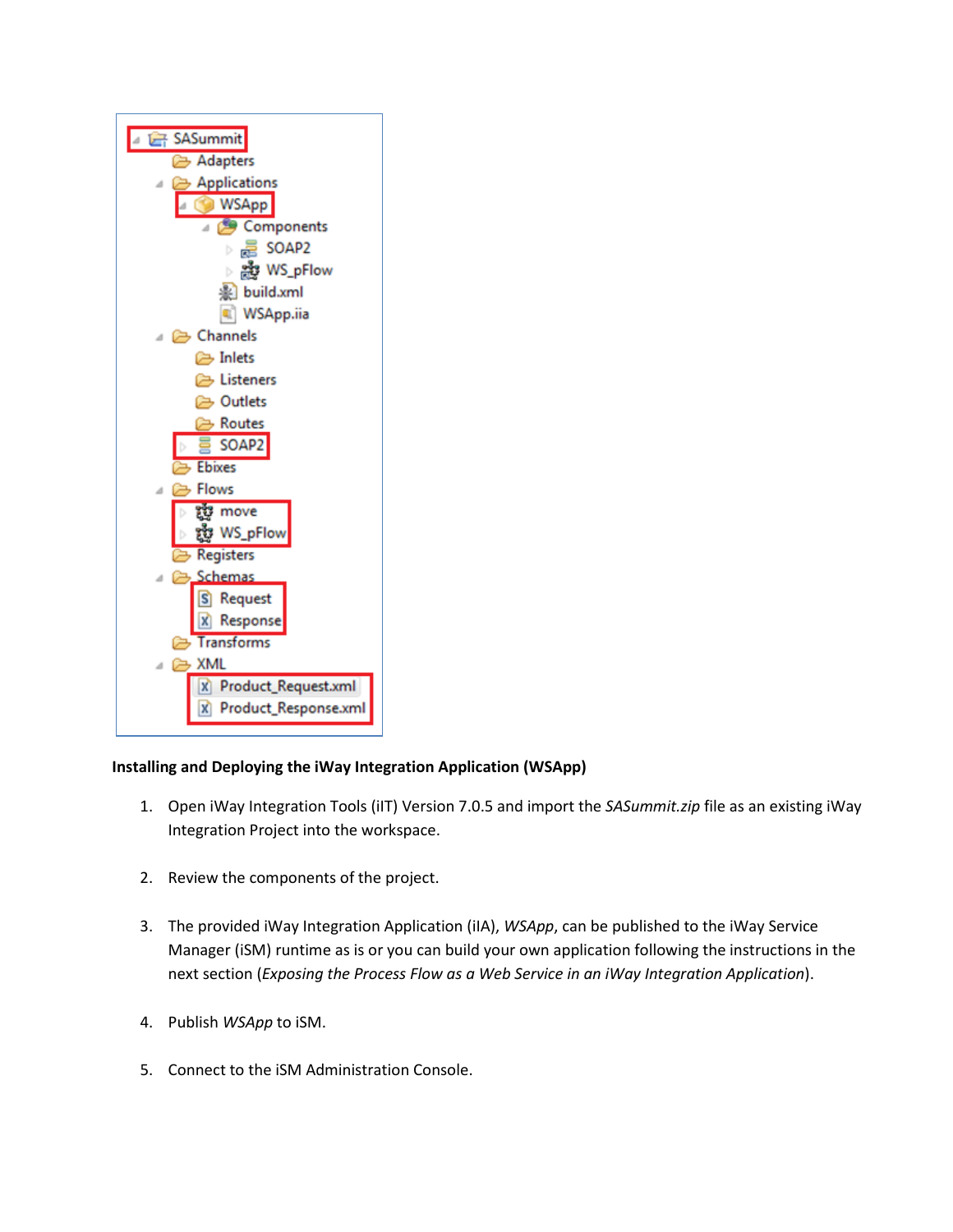- 6. Under *Applications*, deploy the newly published iIA (*WSApp*) into the runtime with the default template (*raw*).
- 7. Start the deployed *WSApp* so it is up and running.
- 8. Open a new browser and connect to:

### http://localhost:5000

The available licenses page opens, as shown in the following image.



- 9. Click the available *test* license under which the process flow (*WS\_pFlow*) was published by default.
- 10. Click the *WS\_pFlow* hyperlink, as shown in the following image.



11. Click *run* as the default method name.

The run dialog opens, as shown in the following image.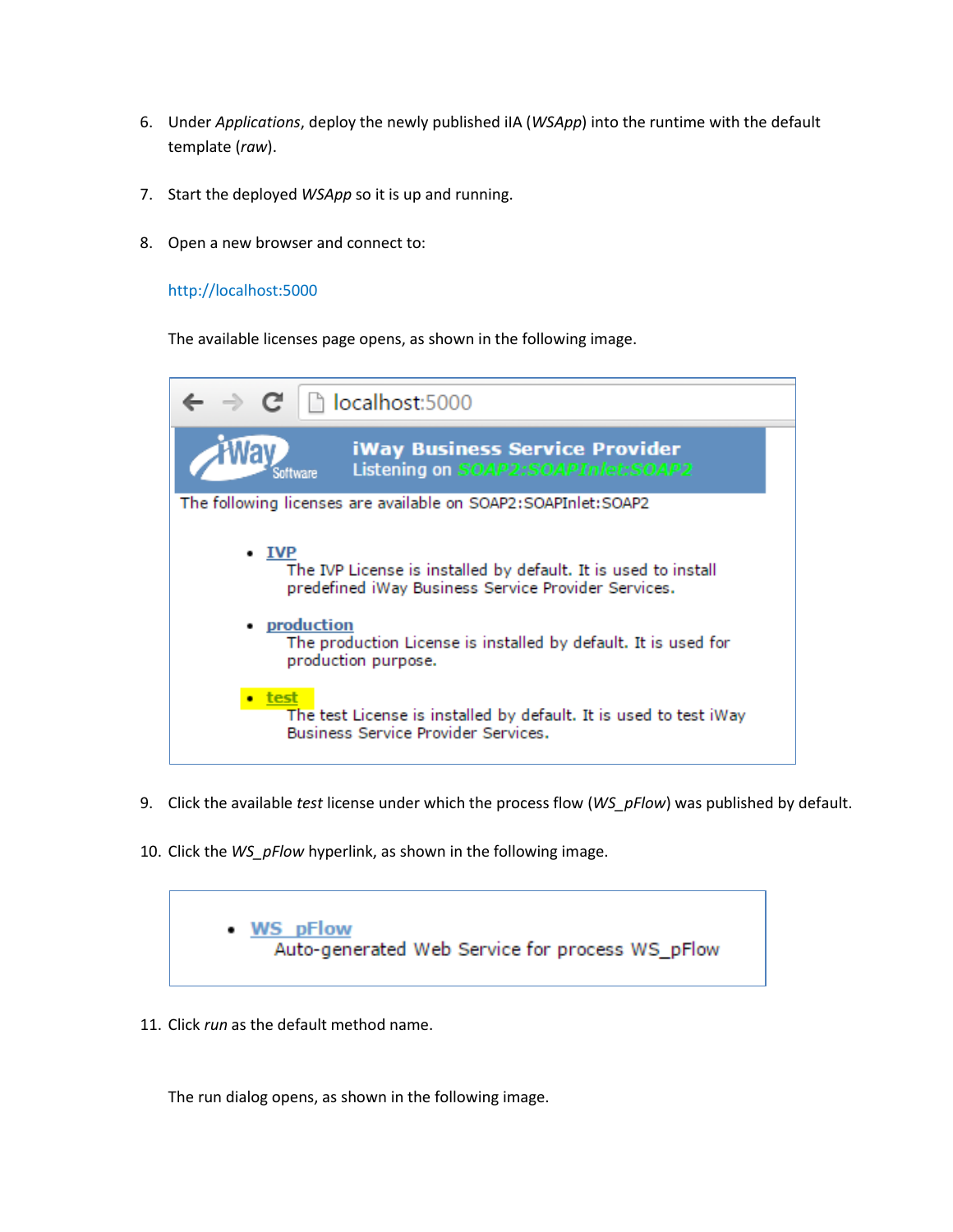| run                                                                       |
|---------------------------------------------------------------------------|
|                                                                           |
| Runs process WS_pFlow                                                     |
| Test                                                                      |
| To test the operation using the SOAP protocol, click the 'Invoke' button. |
| input xml:                                                                |
|                                                                           |
| <request></request>                                                       |
| <productid>555</productid>                                                |
|                                                                           |
|                                                                           |
|                                                                           |
| Upload<br>More                                                            |
| Choose File No file chosen<br>Invoke                                      |
|                                                                           |

12. Enter the following sample input XML document:

```
<Request>
         <ProductID>555</ProductID>
</Request>
```
13. Click *Invoke*.

An XML response document is returned, as shown in the following image.

```
V<SOAP-ENV:Envelope xmlns:SOAP-ENV="http://schemas.xmlsoap.org/soap/envelope/">
  ▼ <SOAP-ENV: Body>
   、<br>▼<iw:runResponse_xmlns:iw="http://iwaysoftware.com/ibsp/iwaf/ismsp2/run:response"_cid="A88FE2BA30D8038BA7F880CCD1DD8210"><br><mark><Response>You have_requested_product_with_product_ID_555</Response>_</mark>
      </iw:runResponse>
   </SOAP-ENV:Body>
 </SOAP-ENV:Envelope>
```
#### **Exposing the Process Flow as a Web Service in an iWay Integration Application**

1. Create a new SOAP channel which contains a SOAP listener, a move process flow (containing *Start*—*End* objects), and a default outlet.

Refer to the preconfigured channel (*SOAP2*) as a model, which you can also use by default.

- 2. Create XML schemas for the request and response documents, which you want to represent your contract for the web service definition.
- 3. Create the process flow that you want to expose as a web service.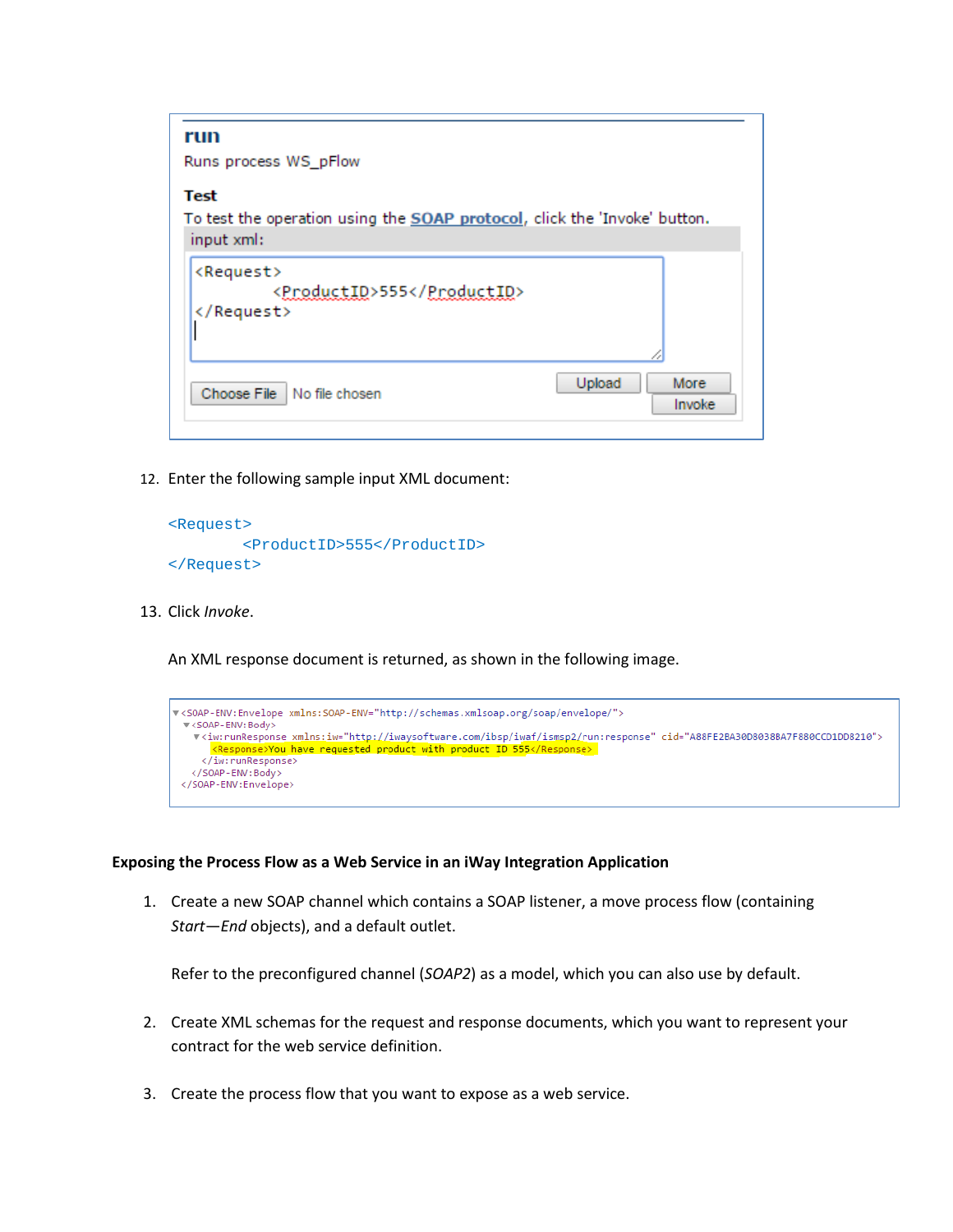Assign an XML request schema to the Start object and an XML response schema to the End object. The main portion of the process flow should contain your logic for execution.

Refer to the preconfigured process flow (*WS\_pFlow*) as a model.

4. Create an iWay Integration Application (iIA) to host your process flow as a web service.

The iIA must include the SOAP channel you defined and the process flows you wish to expose as a web service.

a. Right-click the *Applications* folder, select *New*, and then click *Application*.

The New Application Wizard opens.

b. Provide a name and a description (optional) for your new iIA, and then click *Next*.

The Resource Selection pane opens, as shown in the following image.

| New Application Wizard                                      |        |     |              |                 | $\overline{\mathbf{x}}$<br>⊟ |
|-------------------------------------------------------------|--------|-----|--------------|-----------------|------------------------------|
| <b>Resource Selection</b>                                   |        |     |              |                 |                              |
| Add channels, transforms and processes to your application. |        |     |              |                 |                              |
|                                                             |        |     |              |                 |                              |
| Name                                                        | Type   | Aut | Location     | Description     | Select All                   |
| ឃ្ជីំ៖ move                                                 | pro    |     | /SASummit/   | The move1 serv  |                              |
| က္လွီး mypflow                                              | pro    |     | /myproject/F |                 | <b>Deselect All</b>          |
| SOAP <sub>2</sub>                                           | inlin  | yes | /SASummit/   | This channel ca |                              |
| ☑ ඇwS_pFlow                                                 | pro    |     | /SASummit/   | pFlow exposed   |                              |
|                                                             |        |     |              |                 |                              |
|                                                             |        |     |              |                 |                              |
|                                                             |        |     |              |                 |                              |
|                                                             |        |     |              |                 |                              |
|                                                             |        |     |              |                 |                              |
|                                                             |        |     |              |                 |                              |
|                                                             |        |     |              |                 |                              |
|                                                             |        |     |              |                 |                              |
|                                                             |        | m.  |              | Þ               |                              |
|                                                             |        |     |              |                 |                              |
|                                                             |        |     |              |                 |                              |
|                                                             |        |     |              |                 |                              |
|                                                             |        |     |              |                 |                              |
|                                                             | < Back |     | Next >       | <b>Finish</b>   | Cancel                       |
|                                                             |        |     |              |                 |                              |

c. Select the SOAP channel and any process flows that you want to expose as a web service, and then click *Next*.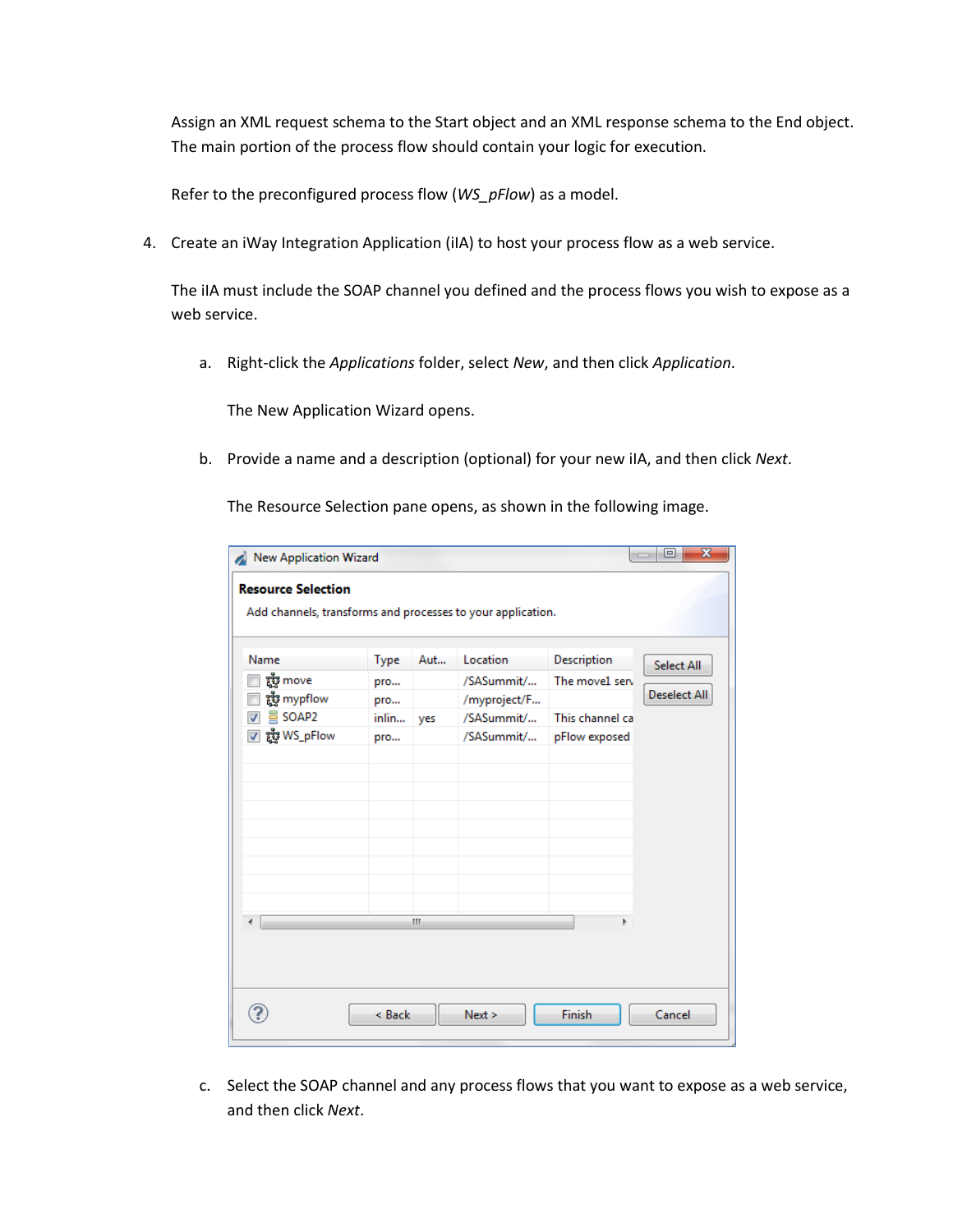The Process Business Services pane opens, as shown in the following image.

| x<br>e<br><b>New Application Wizard</b>                                                                                                                  |                     |             |         |                     |  |
|----------------------------------------------------------------------------------------------------------------------------------------------------------|---------------------|-------------|---------|---------------------|--|
| <b>Process Business Services</b>                                                                                                                         |                     |             |         |                     |  |
| Select application process flows to be deployed as business services. Only<br>process flows with schema assigned to Start and End nodes are suitable for |                     |             |         |                     |  |
| Name                                                                                                                                                     | <b>Service Name</b> | Method Name | License | <b>Select All</b>   |  |
| 饕WS_pFlow WS_pFlow                                                                                                                                       |                     | run         | test    | <b>Deselect All</b> |  |
|                                                                                                                                                          |                     |             |         |                     |  |
|                                                                                                                                                          |                     |             |         |                     |  |
|                                                                                                                                                          |                     |             |         |                     |  |
|                                                                                                                                                          |                     |             |         |                     |  |

d. Select the process flows to be exposed as web services.

You can also click the *Edit* icon on the right to modify the Service Name, Method Name, and License parameters, as shown in the following image.

| Select application process flows to be deployed as business services. Only |              |                    |         |              |
|----------------------------------------------------------------------------|--------------|--------------------|---------|--------------|
| process flows with schema assigned to Start and End nodes are suitable for |              |                    |         |              |
|                                                                            |              |                    |         |              |
| Name                                                                       | Service Name | <b>Method Name</b> | License | Select All   |
| ▽ 該 WS_pFlow Products                                                      |              | get_product        | test    |              |
|                                                                            |              |                    |         | Deselect All |

e. Click *Next* and proceed with the standard iIA creation.

The final iIA is created.